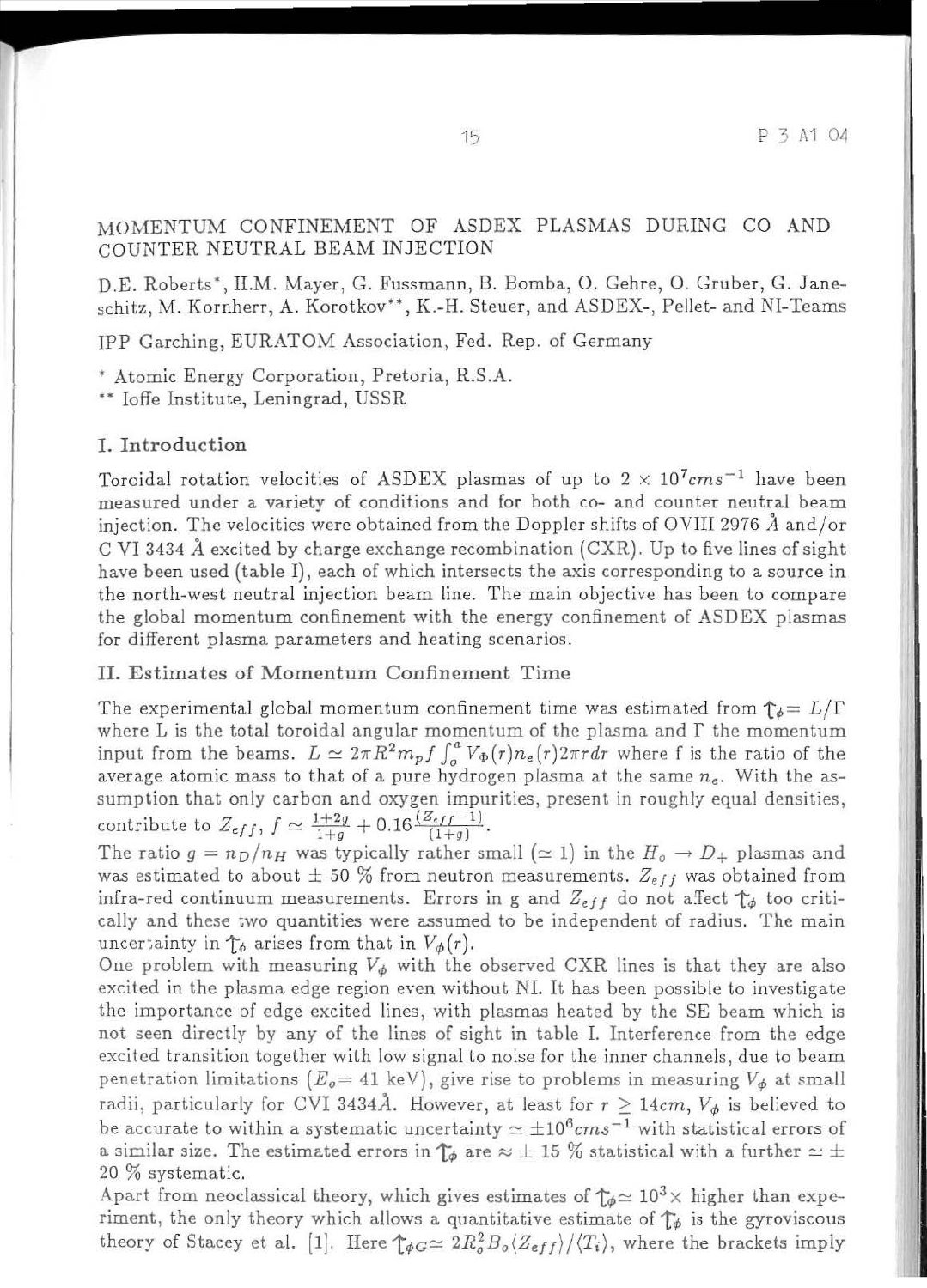volume averages.  $T_i$  can also be estimated from the CXR diagnostic and the uncertainty in  $\uparrow\!\phi_G$  from experimental sources amounts to  $\simeq$   $\pm$  25 %.

An estimate of  $\uparrow_{\phi}$  can, however, also be obtained from the diffusive transport of particles. In the source free case, with  $D =$  const, the particle confinement time is given by  $\uparrow_p^*$   $(r) = \frac{a^2}{4D}(1 - \frac{r^2}{a^2})$  [2]. Global dynamical confinement times  $\uparrow_p^*$ ,  $\uparrow_p^*$  and  $\uparrow_p^*$  can then be estimated from  $\int_{-\psi}^{\psi} = \int_{0}^{a} \psi \int_{\psi}^{*} (r) r dr / \int_{0}^{a} \psi r dr$  with  $\psi = n_{e} T, n_{e} V_{\psi}$  and  $n_{e}$ respectively. Assuming parabolic profiles of T,  $V_{\phi}$  and  $n_e$  this yields  $\int_{E}^{*}=\int_{\phi}^{*}=\frac{3}{16}a^2/D$ and  $\int_{p}^{*}=\frac{1}{6}a^2/D$ . For peaked energy and momentum sources these decay times should become close to the stationary confinement times  $\uparrow_E$  and  $\uparrow_\phi$  considered in this paper.

### III. Results III. Results

Momentum confinement results have been obtained for  $H_o$  injection into mainly  $D_+$ but also some  $H_+$  plasmas with co- (L-mode) and counter injection. A study of Hmode discharges has also started. mode discharges has also started.

Rotation measurements for a co-injection (L-mode) run at fixed power and different  $\bar{n}_e$  are shown in Fig. 1. The rotation velocity falls with increasing  $\bar{n}_e$  (as  $\approx \bar{n}_e^{-1/2}$ ) while the velocity profile is relatively broad  $(V_{\phi}(r)/V_{\phi}(o) \simeq (1 - r^2/a^2)^{0.9})$  and shows no measurable change over the  $\bar{n}_e$  range studied (Fig. 2).  $T_i$  also shows a slow decrease with  $\bar{n}_e$  so that the ratio of toroidal velocity to deuteron thermal velocity decreases with  $\bar{n}_{e}$  from  $\simeq 0.44$  to 0.30 (r = 34 cm). The average ratio of toroidal to oxygen ion thermal velocities is therefore  $\simeq$  1.0.

Unlike  $V_{\phi}$ ,  $\uparrow_{\phi}$  shows no clear  $\bar{n}_e$  dependence (Fig. 3), due particularly to  $n_e$  profile effects and a strong decrease in  $Z_{eff}$  with increasing  $\bar{n}_e$  (from  $\simeq 4$  to 1.5). The global energy confinement time  $\uparrow_E$  likewise shows no marked  $\bar{n}_e$  dependence and is larger than  $\tau_{\phi}$  though within the combined error limits.  $\tau_{\phi}$  tends to show a decrease with  $\bar{n}_e$ , a result of  $Z_{eff}$  falling off with  $\bar{n}_e$  faster than  $T_i$ , but generally the agreement with experiment is better than a factor of 2. The diffusive transport model, with  $D = 0.5 m^2 s^{-1}$ , gives  $\zeta_E^* = \zeta_E^* = 60 ms$ , in surprisingly good agreement with experiment. An extension of the gyroviscous theory was used by Stacey to attempt to explain the decrease in  $\uparrow_E$  with input power for TFTR plasmas in terms of increasing viscous dissipation at higher rotation velocities [3]. In this case  $\int_{EG} \sim \int_{EG} / (1 + \frac{\int_{EG} V_{\phi}^2 f_p}{R^2 \omega})$ , where

 $\omega$  is the ion gyrofrequency and  $f_p$  a profile factor.

The observed density dependence of  $V_{\phi}$  for ASDEX plasma in principle provides a way of testing this theory at constant input power because in the ohmic ("reference") way of testing this theory at constant input power because in the ohmic ("reference") phase  $V_{\phi} \ll V_{\phi}(NI)$  and  $\mathcal{T}_{EG} \simeq \mathcal{T}_{E_o}$ , which is essentially independent of  $\bar{n}_e$  (Fig. 4). However, using experimental values for  $Z_{eff}$ ,  $\uparrow_{E_o}$  and  $V_{\phi}$ ,  $\uparrow_{E_G}$  is also essentially independent of  $\bar{n}_e$ , though with a reduction from the ohmic heating case about  $2 \times$  lower than observed (Fig. 4). This is again due to the strong  $\bar{n}_e$  dependence of  $Z_{eff}$ , which influences the effective  $\omega.$ 

Significantly different from the co-injection results are those obtained with counter Significantly different from the co-injection results are those obtained with counter injection. Here the velocities rise to values more than  $2\times$  those obtained at the same density with co-injection (Fig. 1) leading to values of  $\uparrow_{\phi}$  of up to 90 ms, similar in magntiude to  $\uparrow_E$  (Fig. 3). In these discharges, the increased energy and momentum confinement is accompanied by improved particle confinement which leads to a steep confinement is accompanied by improved particle confinement which leads to a. steep rise in  $\bar{n}_e$  with time. The corresponding impurity accumulation, which occurs for light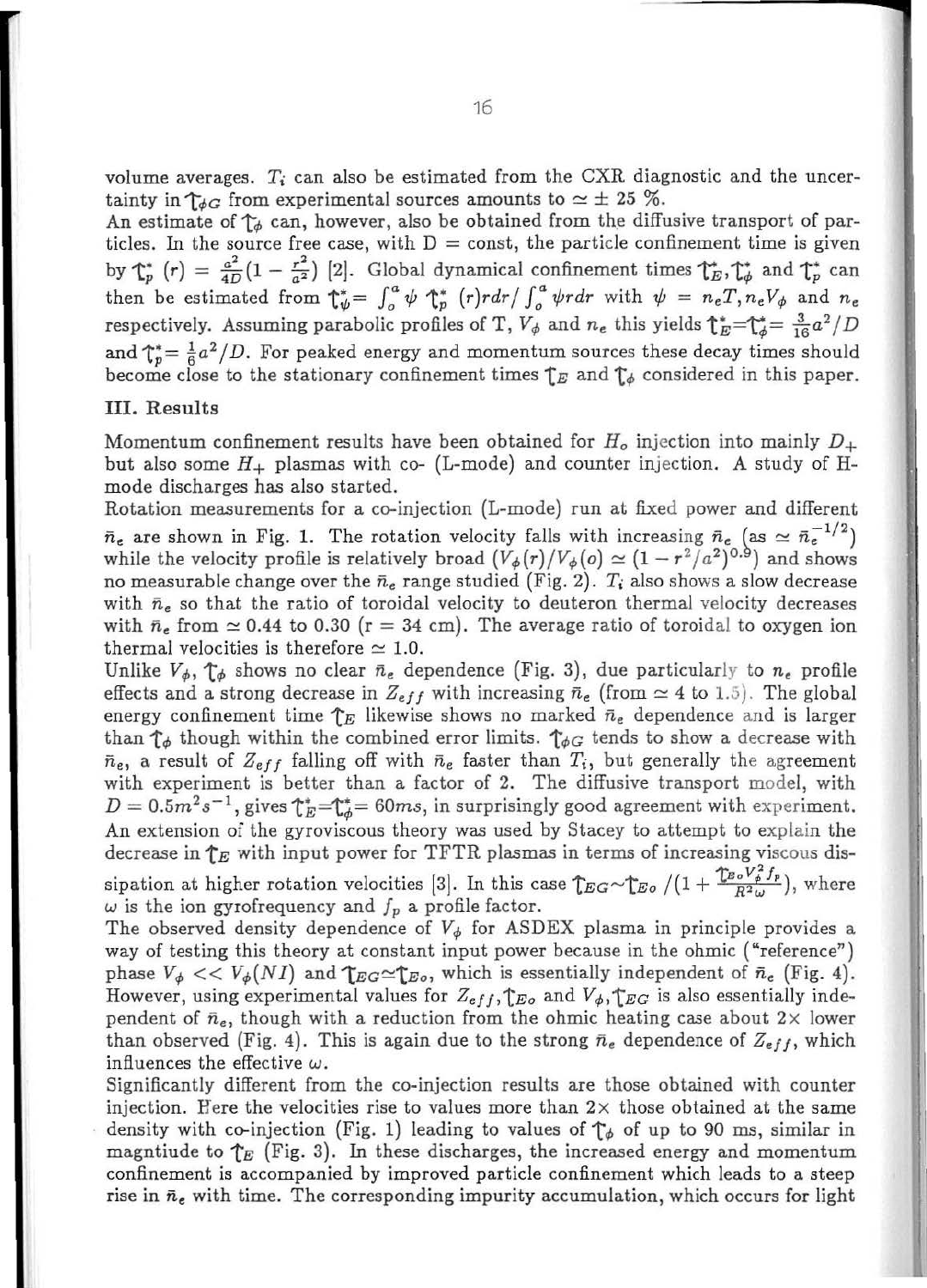as well as heavy impurities, leads to large axial radiation losses and termination of the discharges by major disruption. Gyroviscous theory gives too small a  $\mathcal{T}_{\phi}$  because  $Z_{eff}$ in the counter-NI case is not much larger than in the co-NI case while  $T_i$  is approximately the same. The diffusive model gives  $\mathcal{T}_\phi{\simeq}\mathcal{T}_E,$  as observed.

Co-injection discharges where the density is ramped up with time, as well as pellet injected discharges, (both of which can reach similar densities to the counter-injection cases) attain similar velocities to those in steady state co-discharges, well below the corresponding counter-injection velocities (Fig. 1).

H-mode discharges (single-null) with a high ELM frequency ( $\approx 400$ *H<sub>z</sub>*) show no significant differences in velocity to corresponding L-mode (double-null) discharges except at the relatively large radius of 35 cm. Here a distinctive increase of  $\simeq 2\times$  in  $V_\phi$  is seen which disappears when the discharge goes back into the L-mode. Such an increase in  $V_{\phi}$  could be interpreted as a decrease in edge momentum diffusivity which accompanies a decrease in edge electron thermal diffusivity and particle diffusion. The lack of significant increase in global  $\uparrow_\phi$  for such discharges is also to be compared with a lack of increase in  $\mathcal{T}_E$  compared with the L-mode.

# IV. Summary

In the results studied tc date  $\uparrow_{\phi}$  is always about the same size as  $\uparrow_{E}$ . In two scenarios where improved energy confinement is seen relative to the L-mode, improved momentum confinement is also found (and indeed improved particle confinement). There is a global improvement with counter injection but only an edge improvement for the H-mode with high ELM frequency. Gyroviscous theory gives agreement with experiment within about a factor of 2 though systematic differences are apparent. A simple diffusion model also gives satisfactory agreement.

#### Refer ences References

- [1] W.M. Stacey Jr., C.M. Ryn and M.A. Malik, Nucl. Fusion 26, (1986), 293.
- [2] G. Fussmann, Nucl. Fusion 26, (1986), 983.
- [3] W.M. Stacey, to be published.

| Channel          | radial position<br>(outer minor radius)<br>$\text{(cm)}$ | spatial<br>resolution<br>$(c_{\rm m})$ | angle with<br>toroidal direction |
|------------------|----------------------------------------------------------|----------------------------------------|----------------------------------|
| CXR1             | 42.0                                                     | $\pm 2.0$                              | $4^{\circ}$                      |
| CXR2             | 34.5                                                     | $\pm 2.0$                              | $1^{\circ}$                      |
| CXR <sub>3</sub> | 24.0                                                     | $\pm 2.0$                              | $4^\circ$                        |
| CXR4             | 14.0                                                     | $\pm 3.2$                              | $10^{\circ}$                     |
| CXR5             | 4.0                                                      | $\pm 4.0$                              | $24^\circ$                       |

Table I: Details of lines of sight used for CXR spectroscopy

(The separatrix is at  $r = 40$  cms and the limiter typically at  $r = 46.0$  cms.)